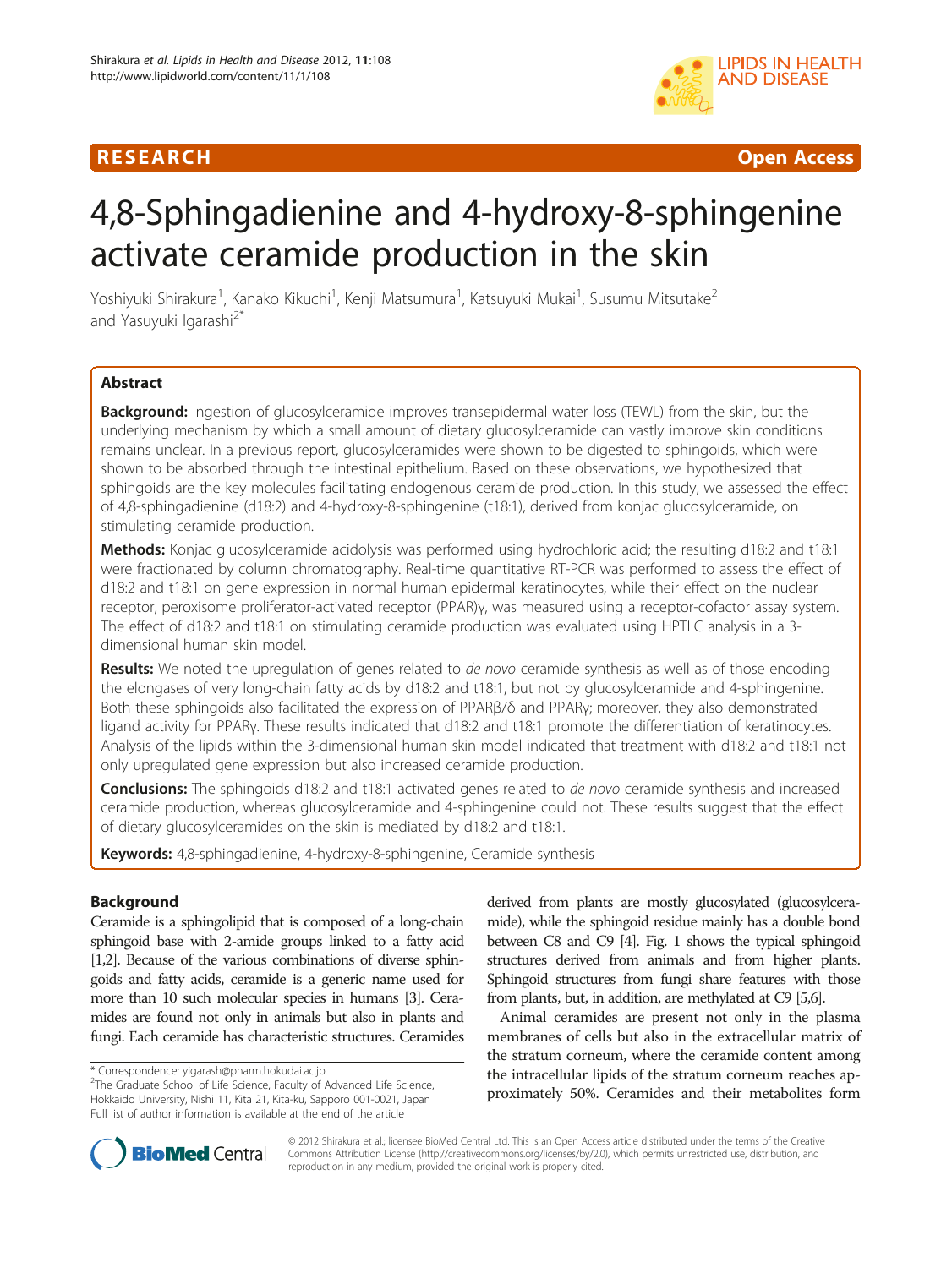<span id="page-1-0"></span>

the multilamellar permeability barrier [\[7](#page-7-0)]; thus, a reduction in ceramides causes some skin disorders such as atopic dermatitis [\[8](#page-7-0)]. Ceramides are also important in signal transduction. For example, phosphorylated ceramide and its metabolites act as an intracellular signaling factor for inducing apoptosis [\[9\]](#page-7-0).

Uchiyama et al. reported that dietary glucosylceramides derived from the konjac tuber reduce transepidermal water loss (TEWL) from the skin [\[10\]](#page-7-0). The mechanism by which a small amount of dietary glucosylceramides can improve skin conditions remains unclear. In this study, we attempted to assess the relationship between dietary glucosylceramides and ceramide production in the skin.

A previous study reported that glucosylceramides are digested to sphingoids, which are then absorbed though the intestinal epithelium [[11\]](#page-7-0). Under the hypothesis that skin condition improvement may be mediated by the signaling function of sphingoids, we assessed the ability of sphingoids to induce gene expression in normal human epidermal keratinocytes (NHEK), as well as their nuclear receptor binding activities. The effect of ceramide production was evaluated with the TEST SKIN<sup>TM</sup> LSE-high, a 3-dimensional cultured human skin model.

### Methods

#### Materials

Glucosylceramide derived from konjac tuber was purchased from Nagara Science (Gifu, Japan). 4-Sphingenine

and PCR primers were purchased from Sigma Aldrich Japan (Tokyo, Japan). Isogen was purchased from Nippon Gene (Tokyo, Japan). Reverse transcriptase, SYBR-Premix Ex-taq were purchased from TaKaRa Bio Inc (Shiga, Japan). CCK-8 was purchased from DOJINDO LABORATORIES (Kumamoto, Japan). NHEK and the culture medium, Humedia KB2, including the additive agents, were purchased from Kurabo (Osaka, Japan). A receptor-cofactor assay system (RCAS) kit was purchased from Fujikura Kasei (Tokyo, Japan). TEST SKIN<sup>TM</sup> LSE-high was purchased from Toyobo (Osaka, Japan).

#### Preparation of sphingoid bases from glucosylceramide

4,8-Sphingadienine (d18:2) and 4-hydroxy-8-sphingenine (t18:1) were prepared by acidolysis of konjac glucosylceramide and column chromatography. Glucosylceramide (1.5 g) was incubated with 400 mL of methanol containing 1 N HCl at 70 °C for 18 h, which was followed by extraction with 100 mL hexane twice, to eliminate methyl esters of fatty acids. Sodium hydroxide solution (4 N) was used to neutralize the water phase. Chloroform and methanol were added to the mixture to attain a 1:1:1 (v:v:v) ratio of chloroform:methanol:water, which was followed by vigorous agitation. The chloroform phase was collected and concentrated in vacuo. The resulting residue was dissolved in chloroform and loaded onto a Chromatorex NH-DM1020 column (30 mm × 170 mm; Fuji Silysia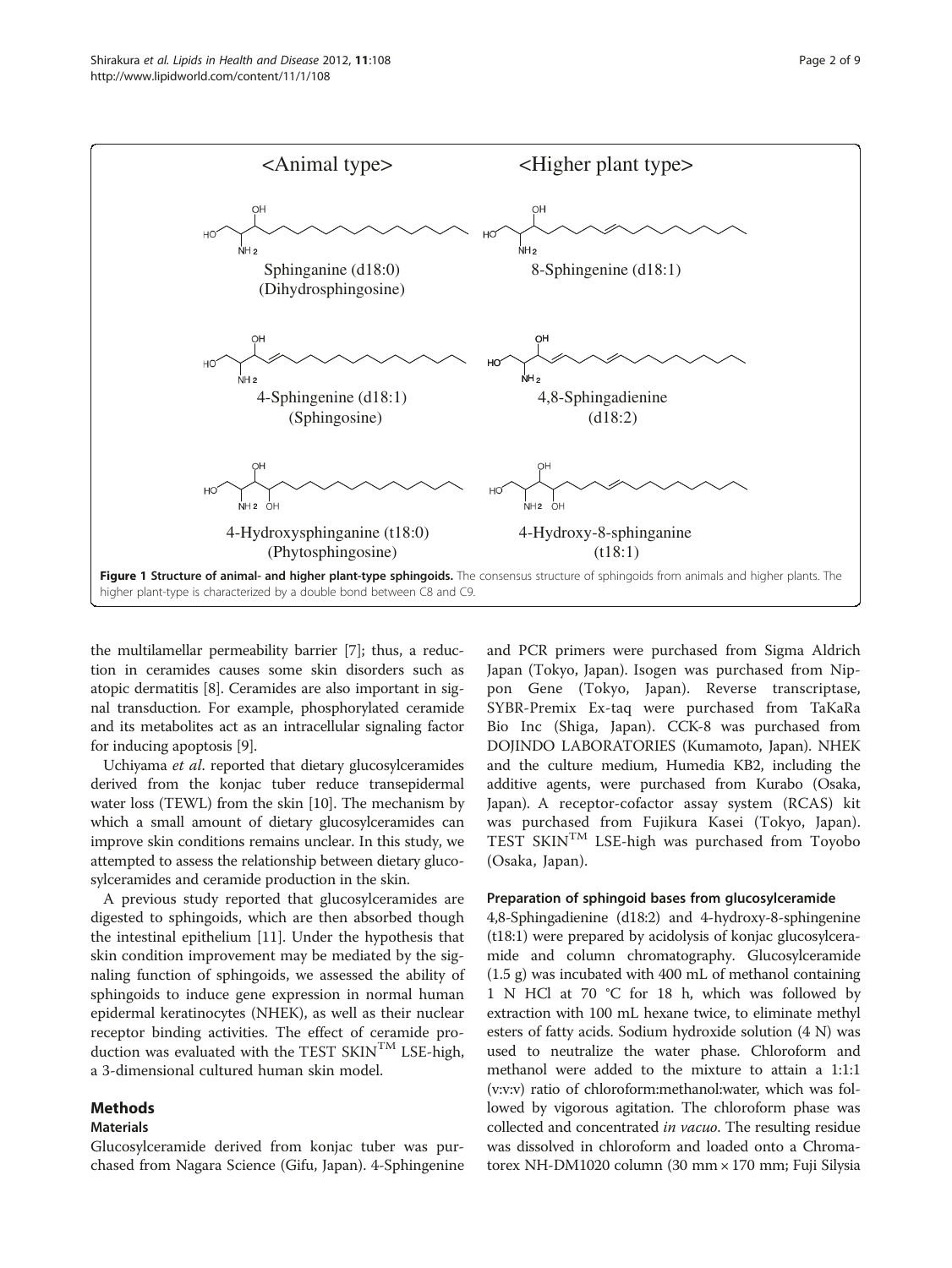Chemical, Kasugai, Japan) for column chromatography. Stepwise elution was performed with chloroform/methanol at ratios of 100:0 (150 mL), 90:10 (150 mL), 70:30 (150 mL), and 50:50 (300 mL). The eluents collected were analyzed by HPLC after solvent evaporation.

# HPLC analysis of sphingoid bases

The sphingoids prepared were analyzed by HPLC by using a Supersphere 100 RP-18(e) column (Merck, Japan), at 40°C. Isocratic elution was performed using methanol/distilled water/ammonium acetate in a ratio of 95:5:0.1 ( $v/v/w$ ) as mobile phase. This was followed by detection using an evaporative light scattering detector (ELSD; Alltech, Deerfield, USA).

# Cell culture

NHEK was cultured using Humedia-KB2 medium with growth enhancers, viz., epidermal growth factor, insulin, hydrocortisone, bovine pituitary extract, and an antimicrobial agent. NHEK cells (10,000) were seeded in 24-well plates and cultured for 4 d; medium was exchanged every 2 d. On the fifth day, the medium was replaced with new medium supplemented with test materials, at the indicated concentrations: 4-sphingenine (5 μg/mL, 16.7 μM); 4,8-sphingadienine (5 μg/mL, 16.8 μM); 4-hydroxy-8-sphingenine (5 μg/mL, 15.8 μM); and glucosylceramide (13  $\mu$ g/mL, 16.9  $\mu$ M). After a 24 h cultivation, cells were used to assess gene expression.

TEST SKIN<sup>TM</sup> LSE-high was cultured in the medium supplied by the manufacturer, and cultivation was performed according to the instruction manual. The medium was adjusted at the indicated concentration, 4,8-sphingadienine  $(2.5 \text{ µg/ml}, 8.4 \text{ µM}$  and 10  $\text{µg/ml}, 33.4 \text{ µM}$ ), 4-hydroxy-8-sphingenine (2.5 μg/ml, 7.9 μM and 10 μg/ml, 31.7 μM) and glucosylceramide (26 μg/ml, 33.9 μM), and the medium was exchanged 48 h after the start of cultivation. By 72 h after the start of culturing, the topmost keratinocytes were removed and analyzed.

#### RNA extraction and real-time PCR

Total RNA was isolated from NHEK cell lysates 24 h after adding test samples, using Isogen reagent according to the manufacturer's protocol. cDNA was synthesized from total RNA by using a PrimerScript RT reagent kit with an oligodT primer. Real-time quantitative RT-PCR analysis was performed using SYBR-Premix Ex-taq and automated sequence detection systems (StepOne; Applied Biosystems Japan Ltd, Tokyo, Japan). PCR cycling was performed using 2 conditions. Condition 1 involved 40 cycles, each consisting of 15 s at 95°C and 1 min at 60°C, and was used for serine palmitoyltransferase long chain (SPTLC) 2, dihydroceramide desaturase (DEGS)-1, ceramide synthase (CERS) 2–6, glucosylceramide synthase (GCS), β-glucocerebrosidase (β-GCS), the elongases of very long-chain fatty acids (ELOVL)-1, 4–7, peroxisome proliferator-activated receptor (PPAR)β/δ, γ amplification. Condition 2 involved 40 cycles, each consisting of 15 s at 95°C, 15 s at 60°C, followed by 1 min at 72°C, and was used for sphingomyelin synthase (SMS)-1,2 and sphingomyelinase (SMase). The sequences of the primers are shown in Table [1](#page-3-0). The sequences of the primers were designed by the references [\[12-21\]](#page-7-0), software and web site.

#### Nuclear receptor-binding assays

Nuclear receptor-binding assays were performed using an RCAS kit according to the manufacturer's protocol. All the results were normalized to the negative control (ETOH). GW1929, included in the kit, was used as the positive control.

#### Ceramide extraction

The topmost keratinocyte layer was removed from the cultured TEST  $SKIN<sup>TM</sup>$  LSE-high and cut into small pieces. These pieces were soaked in 2 mL of chloroform/methanol (1:2, v/v) and were left to stand at room temperature for 1 h to extract the ceramides. The liquid phase was transferred to a collection tube, and the residual keratinocytes were extracted in the same manner twice more, using chloroform/methanol/distilled water (1:2:0.5, v/v) and chloroform, and all extracts were pooled. To this was added 600μL of 2.5% KCl and 6 mL of distilled water; the samples were mixed well, followed by centrifugation at  $900 \times g$  at room temperature for 5 min. The lower phase was transferred to a new tube, and the upper layer was re-extracted with 4 mL of chloroform by vortexing the tube for 30 s, followed by a similar centrifugation step. The extract was dried at 50°C under a stream of nitrogen gas. The residue was dissolved in 100 μL chloroform/methanol (2:1, v:v) and was stored in a screw-top bottle at −20°C until use [[22](#page-7-0)].

# HPTLC analysis of extracted lipids

The extracted lipids were analyzed by means of highperformance thin-layer chromatography (HPTLC) on an HPTLC plate (Merck, Tokyo, Japan); the following mobile phases and distances were used, in this order:

- 1. Chloroform, for 15 mm
- 2. Chloroform/acetone/methanol (76:8:16, v:v:v), for 10 mm
- 3. Chloroform/hexylacetate/acetone/methanol (86:1:10:4, v:v:v:v), for 70 mm
- 4. Chloroform/acetone/methanol (76:4:20, v:v:v), for 20 mm
- 5. Chloroform/diethylether/hexylacetate/ethylacetate/ acetone/methanol (72:4:1:4:16:4, v:v:v:v:v:v), for 75 mm
- 6. Hexane/diethylether/ethylacetate (80:16:4, v:v:v), for 90 mm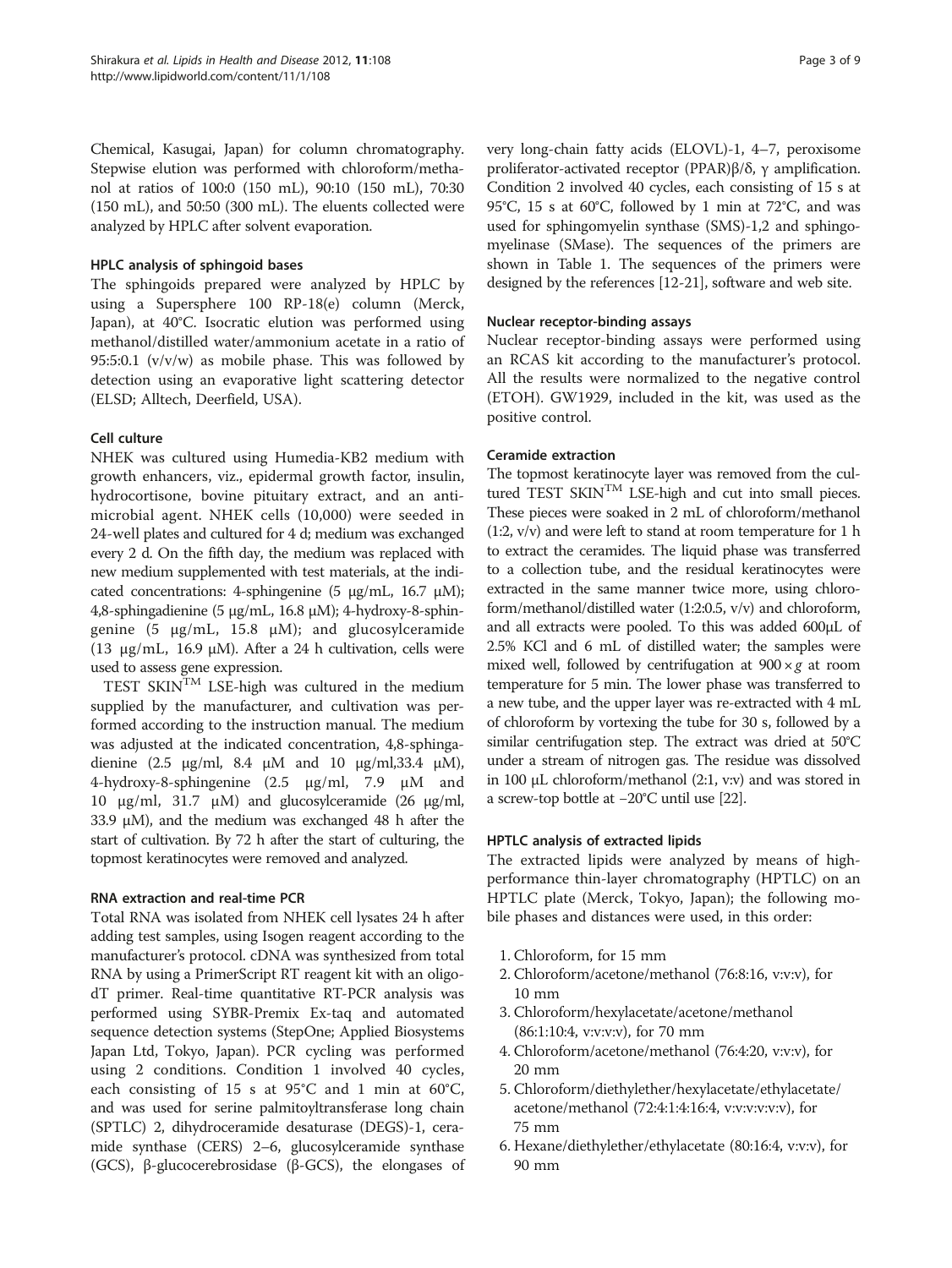<span id="page-3-0"></span>Table 1 Primers for quantitative RT-PCR

| Gene                 | Primer sequence (Forward)      | Primer sequence (Reverse)      | Reference                  |
|----------------------|--------------------------------|--------------------------------|----------------------------|
| SPTLC2               | CCAGACTGTCAGGAGCAACCATTA       | CGTGTCCGAGGCTGACCATA           |                            |
| Cer <sub>S2</sub>    | CCGATTACCTGCTGGAGTCAG          | GGCGAAGACGATGAAGATGTTG         | $[12]$                     |
| Cer <sub>S3</sub>    | ACATTCCACAAGGCAACCATTG         | <b>CTCTTGATTCCGCCGACTCC</b>    | $[12]$                     |
| Cer <sub>S4</sub>    | <b>CTTCGTGGCGGTCATCCTG</b>     | TGTAACAGCAGCACCAGAGAG          | $[12]$                     |
| CerS5                | <b>GCCATCGGAATCAGGAC</b>       | GCCAGCACTGTCGGATGT             | $[12]$                     |
| Cer <sub>S6</sub>    | GGGATCTTAGCCTGGTTCTGG          | <b>GCCTCCTCCGTGTTCTTCAG</b>    | $[12]$                     |
| DEGS-1               | GCGTTTGGCAGTTGCATTAA           | CATTGTGGGCAATCTCATGAA          | designed by Primer Express |
| SMS-1                | GCCAGGACTTGATCAACCTAACC        | <b>CCATTGGCATGGCCGTTCTTG</b>   | $[13]$                     |
| SMS-2                | CACCCAGTGGCTGTTTCTGA           | TGCATTCCAGGCACAGGTAGA          | $[13]$                     |
| aSMase               | <b>TGGCTCTATGAAGCGATGGC</b>    | TTGAGAGAGATGAGGCGGAGAC         | $[14]$                     |
| $B-GCS$              | GCTAGGCTCCTGGGATCGAG           | <b>GTTCAGGGCAAGGTTCCAGTC</b>   | $[15]$                     |
| GCS                  | GTTCGTCCTCTTCTTGGTGC           | AGAAGAGAGACACCTGGGAGC          | [16]                       |
| ELOVL-1              | <b>ATTCTCCTGACCTACGTGTACTT</b> | <b>TTCCGATTAGCCATGATGCGA</b>   | Primer Bank                |
| ELOVL-4              | CATGTGTATCATCACTGTACG          | AAAGGAATTCAACTGGGCTC           | $[17]$                     |
| ELOVL-5              | TAACAGGAGTATGGGAAGGCA          | ACCAGAGGACACGGATAATCTT         | Primer Bank                |
| ELOVL-6              | <b>TGCTGCCTTTATATTCGGTGG</b>   | <b>CCTCAGTTCAAACTTTGCTCGTT</b> | Primer Bank                |
| ELOVL-7              | <b>TTCCATCATACCATCATGCC</b>    | CCCAATGCAGAAAGTCCATA           | $[18]$                     |
| PPAR <sub>B</sub> /8 | ACAGCATGCACTTCCTTCCA           | <b>TCACATGCATGAACACCGTA</b>    | $[19]$                     |
| PPARy                | <b>ATTCTGGCCCACCAACTTTG</b>    | TCCATTACGGAGAGATCCACG          | $[20]$                     |
| <b>GAPDH</b>         | <b>TGCACCACCAACTGCTTAGC</b>    | GGCATGGACTGTGGTCATGAG          | [21]                       |

Primer sequences used in real-time quantitative RT-PCR in this study. All primers were used with SYBR-Green and their specificities checked using the melting curve method (60–95°C).

After the solvent had evaporated, the HPTLC plate was sprayed with acetate/ $H_2PO_4/H_3PO_4/0.5\%$  CuSO4 solution (5:1:1:95, v:v:v:v) and heated to 160 °C to visualize the separated lipids. The colored plate was immediately scanned using a densitometer.

#### Statistical analysis

All the data are presented as mean ± SD values. Statistical significance was determined using Student's t-test;  $p < 0.05$  was considered to be statistically significant.

#### Results

#### Ceramide de novo synthesis-related gene expression

Purified glucosylceramide (≥99%) from konjac tuber was digested to sphingoids in the presence of hydrochloric acid. Table 2 shows the composition of sphingoids analyzed by GC-MS. The major sphingoid moieties of konjac glucosylceramide are 4,8-sphingadienine and 4-hydroxy-8-sphingenine. We examined the effects of the major sphingoids derived from konjac glucosylceramide on the expression of genes related to de novo synthesis of ceramide by using real-time quantitative PCR.

First, we checked the toxicity of the sphingoids to the NHEK cells. CCK-8 was used to measure the cell viability after 24 h exposure of sphingoids. There were no differences between cells after sphingoids and vehicle treatment.

Then we used the assessed the expression of these genes in d18:2 and t18:1-treated NHEK cells. As shown in Fig. [2A](#page-4-0), the expression of SPTLC2, CerS3, DEGS-1, SMS-1, aSMase, and GCS increased by 1.1-fold, 2.4-fold, 1.4-fold, 1.2-fold, 2.2-fold, and 2.6-fold, respectively, following exposure of the cells to 5 μg/mL d18:2. The expression of CerS3, aSMase, and GCS increased by 2.5-fold, 4.7-fold, and 1.3-fold, respectively, in the presence of 5  $\mu$ g/mL t18:1.

Second, we tested the expression of ELOVL-1, ELOVL-4, ELOVL-5, ELOVL-6, and ELOVL-7. As shown in Fig. [2B](#page-4-0), the expression of ELOVL-1, ELOVL-4, and ELOVL-7

#### Table 2 Sphingoid composition of konjac glucosylceramide

| Sphigoid base | double bond | composition(%) |
|---------------|-------------|----------------|
| t18:0         |             | 1.4            |
| t18:1         | $C8-C9$     | 40.2           |
| d18:1         | $C8-C9$     | 3.8            |
| d18:1         | $C4-C5$     | 0.6            |
| d18:2         | C4-C5,C8-C9 | 54.0           |

Sphingoid bases are presented in abbreviated style. d18:0 has 2 hydroxyl groups and 18 carbons, without any double bonds, whereas t18:1 has 3 hydroxyl groups, and 18 carbons, with 1 double bond.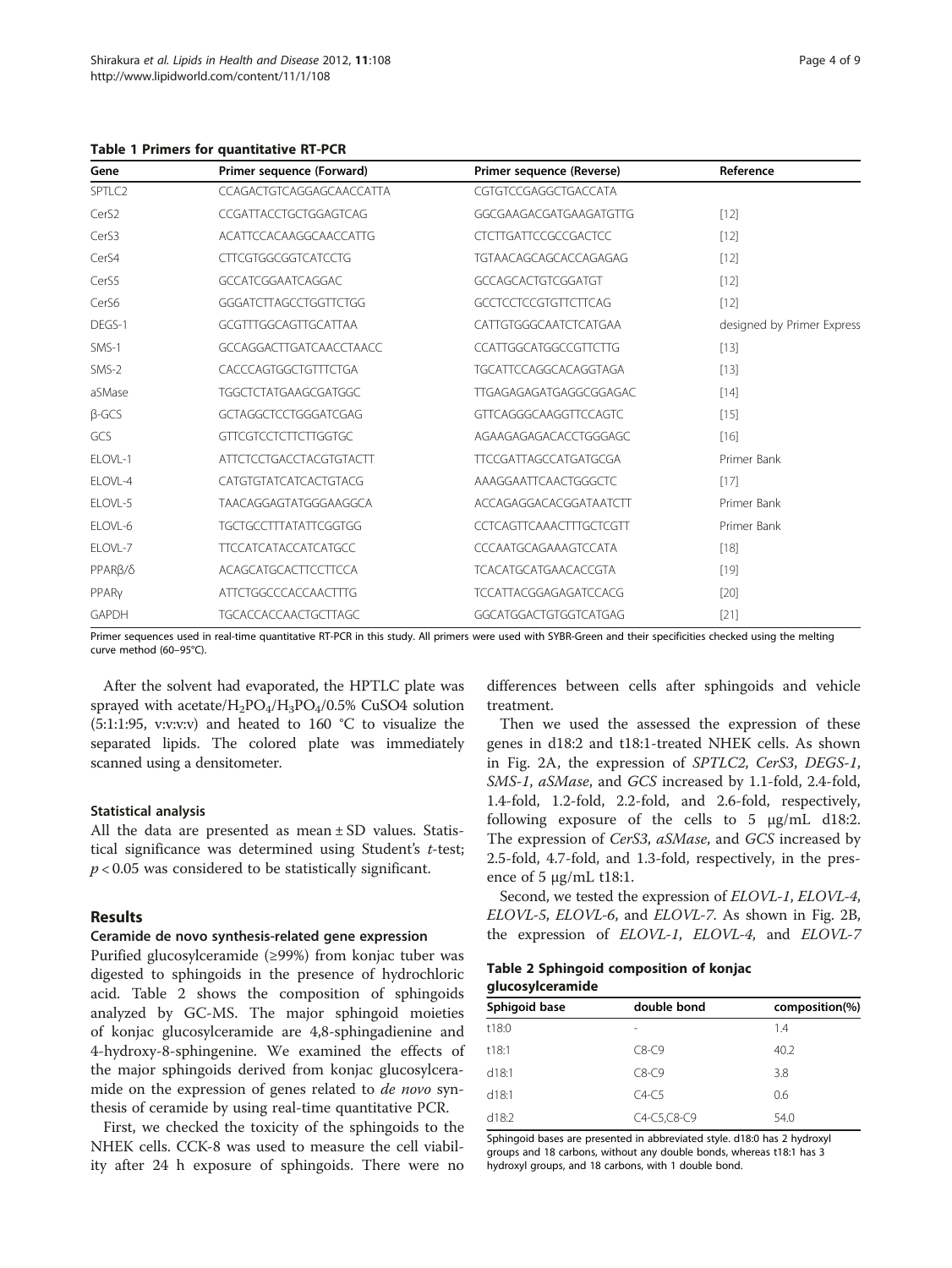<span id="page-4-0"></span>

Figure 2 Expression of genes involved in de novo synthesis of ceramides in sphingoid-treated NHEK cells. (A) Expression of genes involved in de novo synthesis of ceramides. (B) Expression of ELOVL genes and PPAR genes. Real-time PCR was performed at 24 h after treatment of NHEK cells with sphingoids or glucosylceramide. Vehicle-treated (EtOH at a final concentration of 0.1%, which did not affect cell viability) NHEK cells were used as the control; gene expression was evaluated relative to these control cells. As test treatments, 5 μg/mL of 4-sphingenine (Sph), d18:2, or t18:1, or 13 µg/mL of glucosylceramide (GlcCer) was used. All the results are shown as mean  $\pm$  SD (n = 4). \*p < 0.05, \*\*p < 0.01, significantly different from the level in the vehicle-treated control cells (Student's t-test).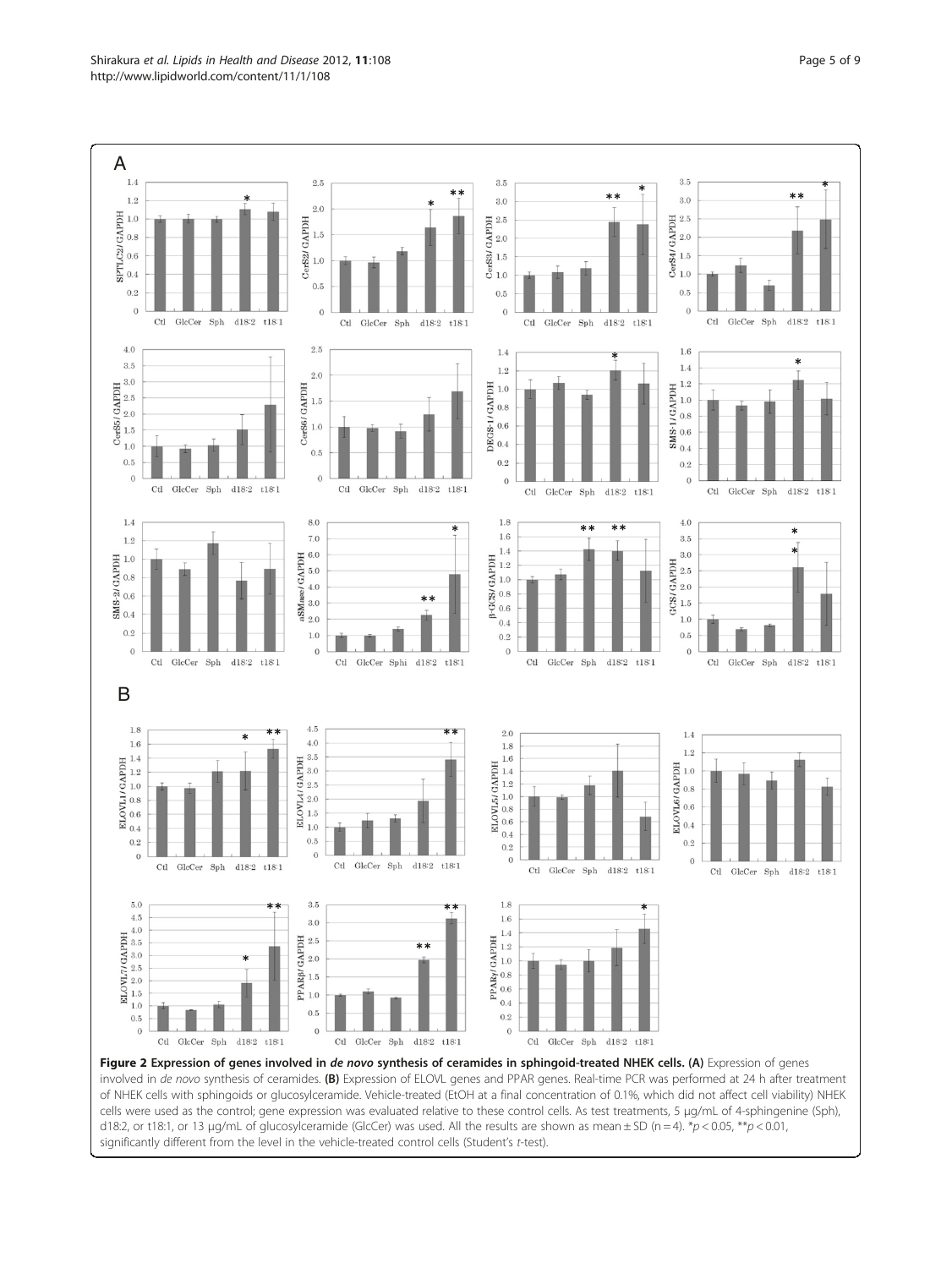increased by 1.2-fold, 1.9-fold, and 1.9-fold, respectively, in the presence of 5 μg/mL d18:2. Moreover, in the presence of 5 μg/mL t18:1, the expression of these 3 genes increased by 1.5-fold, 3.4-fold, and 3.3-fold, respectively.

We also tested the expression of PPARβ/δ, and PPARγ, which are known to promote the differentiation of kerati-nocytes. As shown in Fig. [2B](#page-4-0), expression of  $PPARβ/δ$  in the presence of 5  $\mu$ g/mL d18:2 or t18:1 increased by 2.0-fold and 3.0-fold, respectively. PPARγ expression increased by 1.4-fold in the presence of 5 μg/mL t18:1. In contrast, neither glucosylceramide nor 4-sphingenine had any marked effects on the expression of these genes.

#### PPARγ ligand

The ability of d18:2 and t18:1 to act as ligands of PPARγ was assessed using nuclear receptor assays. As shown in Fig. 3, no binding of glucosylceramide to PPARγ was observed. In contrast, d18:2 and t18:1 showed efficient binding to PPARγ. These results suggested that d18:2 and t18:1 are ligands of PPARγ and thus participate in positive feedback regulation of PPARγ activity, including induction of differentiation in keratinocytes.

#### Ceramide sysnthesis in 3-dimensional human skin model

To assess the upregulation of ceramide production by d18:2 and t18:1, we used a reconstituted human skin model, TEST SKINTM LSE-high. As shown in Fig. [4,](#page-6-0) we identified 7 ceramide spots [\[23\]](#page-7-0); d18:2 treatments of the skin model increased the intensities of ceramide III (NP) spots, while t18:1 treatments increased the intensities of ceramide I (EOS), II (NS), and III (NP), compared to vehicle (ethanol) and glucosylceramide treatments. These results are summarized in Table [3](#page-6-0), in which the digitized intensities of the spots are recorded. These results indicate that d18:2 and t18:1 induce ceramide production in a human skin model.

#### **Discussion**

Although previous reports have demonstrated that dietary glucosylceramide can decrease TEWL from human skin [\[24\]](#page-7-0), the mechanism was unclear. Ueda et al. reported that orally administrated ceramide was distributed to the dermis after intestinal absorption, followed by transfer from the dermis to the epidermis [[25\]](#page-7-0). Ishikawa et al. also showed that dietary glucosylceramide was degraded into sphingoids, which were absorbed through the intestinal epithelial cells of rats and were subsequently also found in the lymph fluid in these rats [\[11](#page-7-0)]. Another study showed that 4-hydroxysphinganine could activate the PPARs [\[26](#page-7-0)] that are the key regulators of keratinocyte differentiation [[27\]](#page-7-0).

Keratinocyte differentiation is closely related to internal ceramide synthesis [\[28](#page-8-0)]. It is unlikely that orally ingested glucosylceramide would specifically localize to the skin because the amount of ingested glucosylceramide is simply too little to enhance ceramide levels in the skin. We hypothesized that sphingoids are the most likely effectors of ceramide production in the skin. In the present study, we used d18:2 and t18:1 as candidates because they were the major constituents of konjac glucosylceramide, as shown in Table [2](#page-3-0). Daily oral intake of 1.8 mg konjac glucosylceramide for 28 days had improved transepidermal water loss (TEWL) of the skin| in a human trial [\[10\]](#page-7-0). Previous report [[26](#page-7-0)] showed that phytoceramide activated PPARs at the concentration of above 10 μM. According this report, it was 10 μM that we



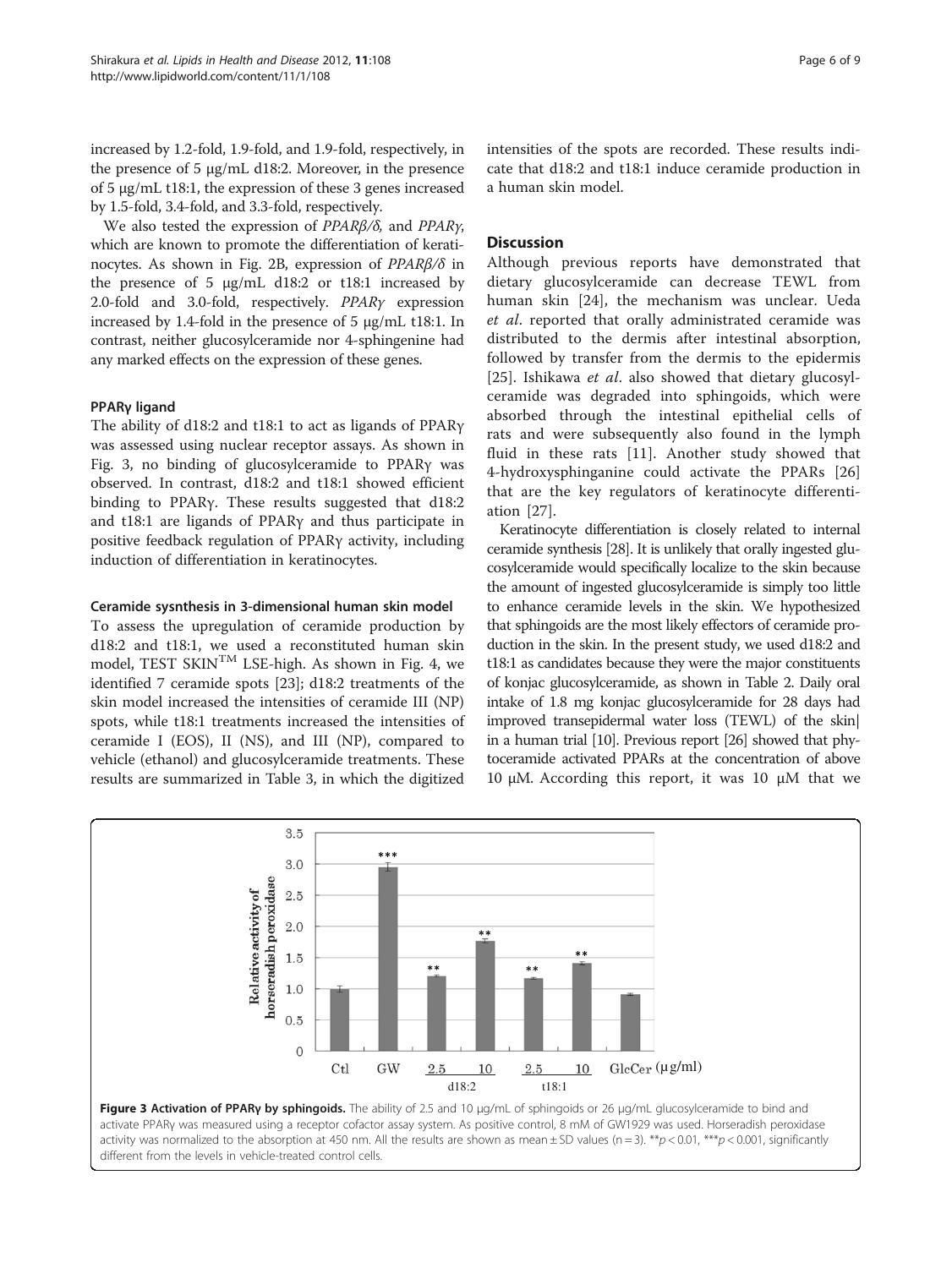<span id="page-6-0"></span>

assumed the enough concentration for the activation hydroxy fatty acid,  $N = Non-hydroxy$  fatty acid,  $P = Phytosphingosine$ ,  $S =$  Sphingosine,  $H = 6$ -Hydroxy sphingosine.

of ceramide de novo synthesis. In this study (in vitro), the concentration was adopted from 8.4 (2.5  $\mu$ g/ml) to 33.4.μM (10 μg/ml) for sphingoids and glucosylceramide. As a result, the upregulation of ceramide de novo synthesis, the activation of PPARγ and the induction of ceramides in 3-dimensional human skin model have been cofirmed.

Real-time quantitative RT-PCR was performed using NHEK cells that had been treated with sphingoids and glucosylceramide. We tested the effects of d18:2 and t18:1 on the expression of genes related to *de novo* ceramide synthesis, including SPTLC2, DEGS-1, and CerS2-b [[29,30\]](#page-8-0), the *ELOVL* family, and *PPARs*. Glucosylceramide and 4-sphingenine had no noticeable effects on the expression of these genes; in contrast, d18:2 and t18:1 could activate the expression of these genes. Among the products of the genes activated, CerS3 catalyzes the production of epidermal ceramides [\[7](#page-7-0)], and CerS2 regulates ELOVL-1–mediated synthesis of C22-CoA from C18 via C20, which is an essential step in the production of C24 ceramide [\[31](#page-8-0)]. Our data therefore indicated the possibility of induction of keratinocyte differentiation and ceramide production as a result of treatment with d18:2 and t18:1.

We next attempted to assess the activatory effects of d18:2 and t18:1 on PPARγ by using in vitro binding assays. We found that d18:2 and t18:1 could activate PPARγ, whilst glucosylceramide could not. The results of our gene expression studies and binding assays indicated that d18:2 and t18:1 promote the differentiation of keratinocytes and stimulate endogenous ceramide production.

When we investigated the effects of these compounds on TEST SKIN<sup>TM</sup> LSE-high, we observed that ceramides I, II, and III were induced by d18:2 and t18:1 treatment. This indicated that d18:2 and t18:1 promoted not only the induction of gene expression but also the production of ceramides in human skin.

As mentioned earlier, various reactions were induced by d18:2 and t18:1 but not by 4-sphingenine. The major structural difference between the active sphingoids and 4-sphingenine is a C8–C9 double bond. A previous report demonstrated that 4-hydroxysphinganine (t18:0) could act as a ligand for PPARs [\[26](#page-7-0)[,32\]](#page-8-0). This is the first report that t18:1 and d18:2 are the agonists for PPARγ. As 4-sphingenine (d18:1) did not act as PPARγ agonist, some functional molecular structure, for example 4-hydroxy (t18:0 and t18:1) or C8 double bond (t18:1 and d18:2), might be needed to activate PPARs.

Nine species of sphingoids are commonly found in plants [[33\]](#page-8-0), and many sources of glucosylceramide other than konjac tuber exist, e.g., rice bran, corn, apple, and

Table 3 Levels of ceramide in a 3-dimensional human skin model treated with sphingoids

|              | Ctl  | GlcCer | d18:2 2.5 µg/mL | $d18:25 \mu g/mL$ | t18:1 2.5 $\mu$ g/mL | t18:1 5 $\mu$ g/mL |  |
|--------------|------|--------|-----------------|-------------------|----------------------|--------------------|--|
| Cer I (EOS)  | 0.00 | 0.82   | 0.87            | 0.98              | .10                  |                    |  |
| Cer II (NS)  | 1.00 | 0.78   | 0.92            | 0.91              | ∣.18                 | .20                |  |
| Cer III (NP) | 1.00 | .24    | 1.19            | .90               | .65                  | 1.83               |  |

A 3-dimensional human skin model, TEST SKIN<sup>TM</sup>, was cultured in medium containing sphingoids or glucosylceramide for 72 h. Ceramides were then extracted from the topmost keratinocyte layer and analyzed by HPTLC. The levels of ceramides were assessed by densitometry; results were evaluated relative to the densities in vehicle-treated control samples.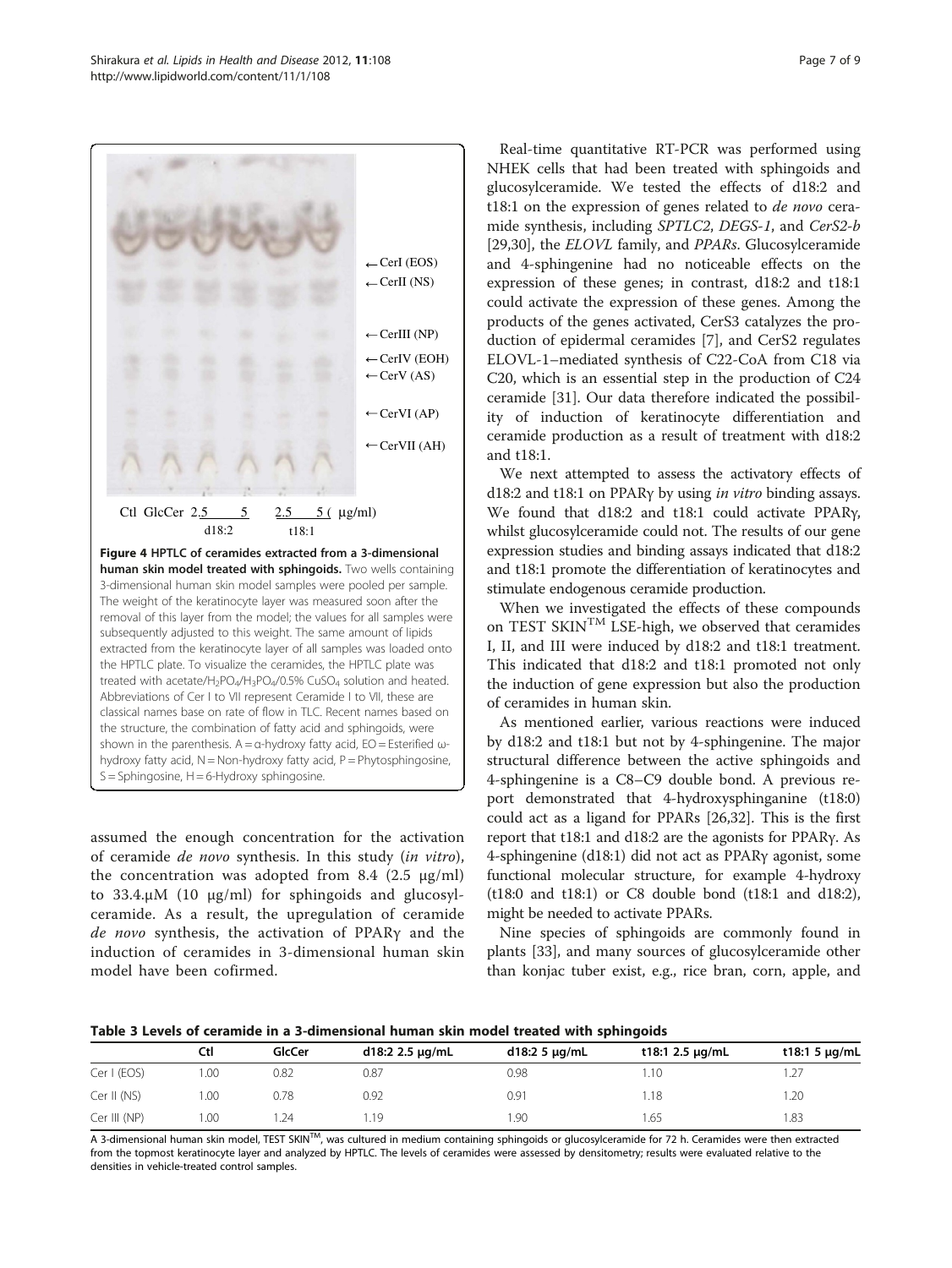<span id="page-7-0"></span>sugar beet pulp. These glucosylceramides also contain d18:2 and t18:1, but these sphingoids are not as abundant as in konjac, suggesting that konjac is the most effective source of material for improving skin ceramide production.

Water retention of the skin decreases because of aging, UV exposure, and diseases such as atopic dermatitis [7]. These factors cause the depletion of skin ceramides and a reduction in hyaluronic acid, and lead to inflammation and wrinkling of the skin. In contrast, dietary glucosylceramides can improve the condition of the skin [[34,35](#page-8-0)]. Because the amount of glucosylceramide ingestion is so limited, it is believed that improvement of the skin is not due to the direct localization of glucosylceramide to the skin. In this study, we have shown that at least part of the mechanism involves a triggering of the ceramide synthesis pathway by d18:2 and t18:1. Further studies may help elucidate the complete mechanism underlying efficient improvement of skin conditions through dietary glucosylceramides, thereby contributing to human health and wellbeing.

#### Competing interests

The authors declare that they have no competing interests.

#### Authors' contributions

YS participated in the design of the study, carried out analysis and interpretation of data and drated the manuscript. KK and Kenji M carried out processing of glucosylceramide. Katsuyuki M participated in the design of the study, contributed to the interpretation of data and revised the manuscript. SM and YI participated in the design of the study and contributed to the interpretation of data. All authors read and approved the final manuscript.

#### Author details

<sup>1</sup>R&D Center, UNITIKA Ltd, 23 Kozakura, Uji-shi, Kyoto 611-0021, Japan. <sup>2</sup>The Graduate School of Life Science, Faculty of Advanced Life Science, Hokkaido University, Nishi 11, Kita 21, Kita-ku, Sapporo 001-0021, Japan.

#### Received: 26 July 2012 Accepted: 19 August 2012 Published: 31 August 2012

#### References

- 1. Futerman AH, Hannun YA: The complex life of simple sphingolipids. EMBO Rep 2004, 5:777–782.
- 2. Fahy E, Subramaniam S, Murphy RC, Nishijima M, Raetz CR, Shimizu T, Spener F, van Meer G, Wakelam MJ, Dennis EA: Update of the LIPID MAPS
- comprehensive classification system for lipids. J Lipid Res 2009, 50(Suppl):S9-14. 3. Masukawa Y, Narita H, Shimizu E, Kondo N, Sugai Y, Oba T, Homma R, Ishikawa J, Takagi Y, Kitahara T, Takema Y, Kita K: Characterization of overall ceramide
- species in human stratum corneum. J Lipid Res 2008, 49:1466–1476. 4. Ohnishi M, Fujino Y: Sphingolipids in immature and mature soy beans.
- Lipids 1982, 17:803–810. 5. Takakuwa N, Kinoshita M, Oda Y, Ohnishi M: Existence of cerebroside in
- Saccharomyces kluyveri and its related species. FEMS Yeast Res 2002, 2:533–538.
- Takakuwa N, Tanji M, Oda Y, Ohnishi M: Distribution of 9-methyl sphingoid base in mushrooms and its effects on the fluidity of phospholipid liposomes. J Oleo Sci 2002, 51:741–747.
- 7. Mizutani Y, Mitsutake S, Tsuji K, Kihara A, Igarashi Y: Ceramide biosynthesis in keratinocyte and its role in skin function. Biochimie 2009, 91:784–790.
- 8. Imokawa G, Abe A, Jin K, Higaki Y, Kawashima M, Hidano A: Decreased level of ceramides in stratum corneum of atopic dermatitis: an etiologic factor in atopic dry skin? J Invest Dermatol 1991, 96:523-526.
- 9. Igarashi N, Okada T, Hayashi S, Fujita T, Jahangeer S, Nakamura S:

Sphingosine kinase 2 is a nuclear protein and inhibits DNA synthesis. J Biol Chem 2003, 278:46832–46839.

- 10. Uchiyama T, Nakano Y, Ueda O, Mori H, Nakashima M, Noda A, Ishizaki C, Mizoguchi M: Oral intake of glucosylceramide improves relatively higher level, of transepidermal water loss in mice and healthy human subjects. J Health Sci 2008, 54:559–566.
- 11. Ishikawa J, Takada S, Hashizume K, Takagi Y, Hotta M, Masukawa Y, Kitahara T, Mizutani Y, Igarashi Y: Dietary glucosylceramide is absorbed into the lymph and increases levels of epidermal sphingolipids. J Dermatol Sci 2009, 56:220–222.
- 12. Gustafsson K, Sander B, Bielawski J, Hannun YA, Flygare J: Potentiation of cannabinoid-induced cytotoxicity in mantle cell lymphoma through modulation of ceramide metabolism. Mol Cancer Res 2009, 7:1086–1098.
- 13. Villani M, Subathra M, Im YB, Choi Y, Signorelli P, Del Poeta M, Luberto C: Sphingomyelin synthases regulate production of diacylglycerol at the Golgi. Biochem 1 2008, 414:31-41.
- 14. Taha TA, Osta W, Kozhaya L, Bielawski J, Johnson KR, Gillanders WE, Dbaibo GS, Hannun YA, Obeid LM: Down-regulation of sphingosine kinase-1 by DNA damage: dependence on proteases and p53. J Biol Chem 2004, 279:20546–20554.
- 15. Törmä H, Geijer S, Gester T, Alpholm K, Berne B, Lindberg M: Variations in the mRNA expression of inflammatory mediators, markers of differentiation and lipid-metabolizing enzymes caused by sodium lauryl sulphate in cultured human keratinocytes. Toxicol In Vitro 2006, 20: 472–479.
- 16. Zhao H, Miller M, Pfeiffer K, Buras JA, Stahl GL: Anoxia and reoxygenation of human endothelial cells decrease ceramide glucosyltransferase expression and activates caspases. FASEB J 2003, 17:723–724.
- 17. Karan G, Lillo C, Yang Z, Cameron DJ, Locke KG, Zhao Y, Thirumalaichary S, Li C, Birch DG, Vollmer-Snarr HR, Williams DS, Zhang K: Lipofuscin accumulation, abnormal electrophysiology, and photoreceptor degeneration in mutant ELOVL4 transgenic mice: a model for macular degeneration. Proc Natl Acad Sci USA 2005, 102:4164–4169.
- 18. Liton PB, Luna C, Challa P, Epstein DL, Gonzalez P: Genome-wide expression profile of human trabecular meshwork cultured cells, nonglaucomatous and primary open angle glaucoma tissue. Mol Vis 2006, 12:774–90.
- 19. Mandard S, Zandbergen F, Tan NS, Escher P, Patsouris D, Koenig W, Kleemann R, Bakker A, Veenman F, Wahli W, Müller M, Kersten S: The direct peroxisome proliferator-activated receptor target fasting-induced adipose factor (FIAF/PGAR/ANGPTL4) is present in blood plasma as a truncated protein that is increased by fenofibrate treatment. J Biol Chem 2004, 279:34411–34420.
- 20. Brown JM, Boysen MS, Jensen SS, Morrison RF, Storkson J, Lea-Currie R, Pariza M, Mandrup S, McIntosh MK: Isomer-specific regulation of metabolism and PPARgamma signaling by CLA in human preadipocytes. J Lipid Res 2003, 44:1287–1300.
- 21. Spinsanti G, Zannolli R, Panti C, Ceccarelli I, Marsili L, Bachiocco V, Frati F, Aloisi AM: Quantitative real-time PCR detection of TRPV1-4 gene expression in human leukocytes from healthy and hyposensitive subjects. Mol Pain 2008, 4:51.
- 22. Ponec M, Weerheim A: Retinoids and lipid changes in keratinocytes. Methods Enzymol 1990, 190:30–41.
- 23. Farwick M, Lersch P, Santonnat B, Korevaar K, Rawlings AV: Developments in ceramide identification, synthesis, function and nomenclature. Cosmetics & Toiletries 2009, 124:63–72.
- 24. Asai S, Miyachi H: Evaluation of skin-moisturizing effects of oral or percutaneous use of plant ceramides. Rinsho Byori 2007, 55:209–215.
- Ueda O, Hasegawa M, Kitamura S: Distribution in skin of ceramide after oral administration to rats. Drug Metab Pharmacokinet 2009, 24:180–184.
- 26. Murakami I, Wakasa Y, Yamashita S, Kurihara T, Zama K, Kobayashi N, Mizutani Y, Mitsutake S, Shigyo T, Igarashi Y: Phytoceramide and sphingoid bases derived from brewer's yeast Saccharomyces pastorianus activate peroxisome proliferator-activated receptors. Lipids Health Dis 2011, 10:150.
- 27. Mao-Qiang M, Fowler AJ, Schmuth M, Lau P, Chang S, Brown BE, Moser AH, Michalik L, Desvergne B, Wahli W, Li M, Metzger D, Chambon PH, Elias PM, Feingold KR: Peroxisome-proliferator-activated receptor (PPAR)-gamma activation stimulates keratinocyte differentiation. J Invest Dermatol 2004, 123:305–312.